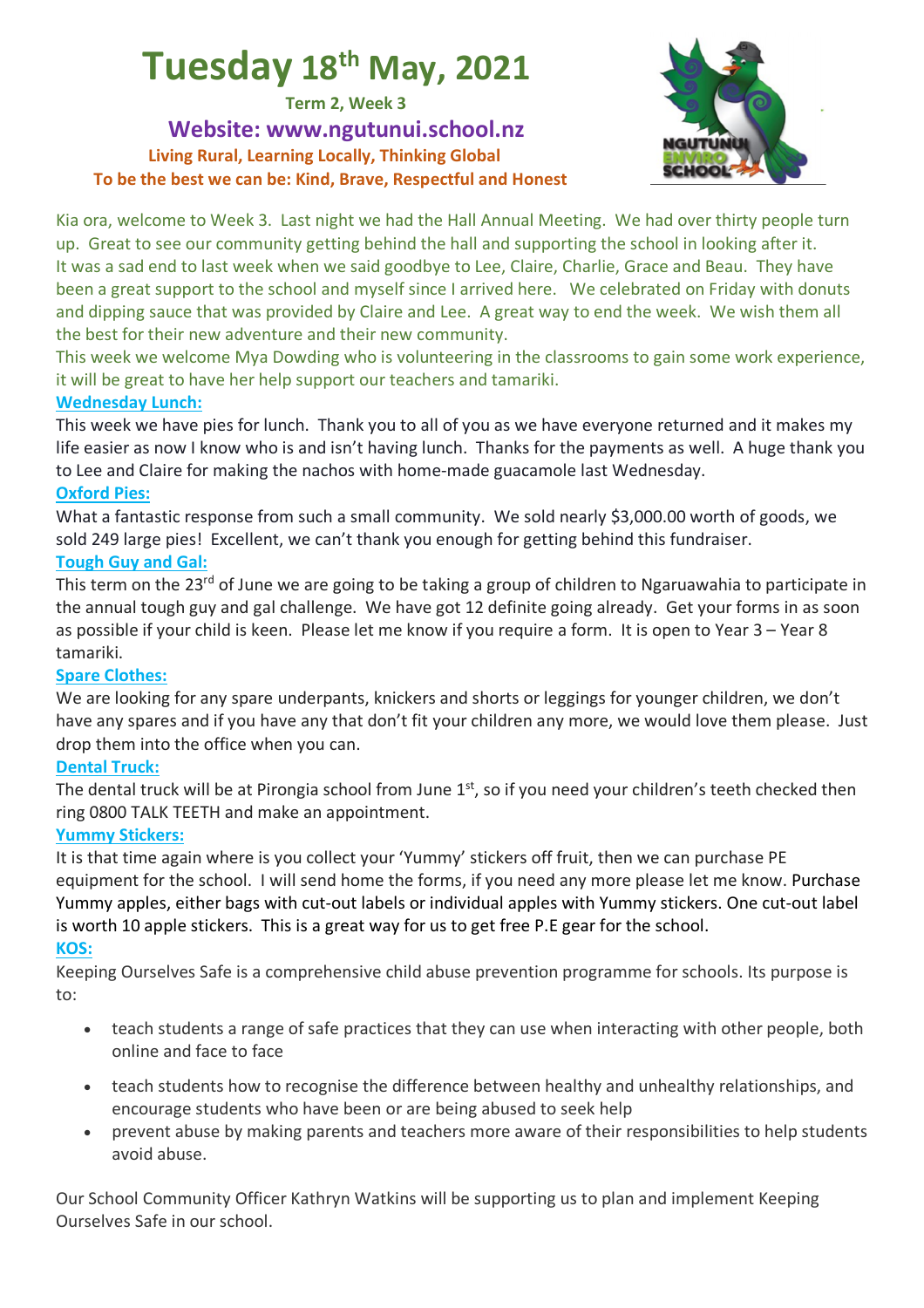We are having a parent information hui (meeting) on Monday at 3.10pm if you would like to come and find out exactly what we are going to do doing. We will also send out more information on SeeSaw closer to the time we start the programme in class.

#### **Swings:**

It was great seeing the tamariki on the swings on Monday, the smiles and fun they were having was priceless. A huge thanks again to Arron Dixon for helping us to make this happen.

#### **Greenhouse:**

We have been lucky enough to have our Enviro Schools grant accepted. This will help us to purchase a greenhouse which the tamariki will use to grow our seedlings and store our produce. Once we have it delivered we will ask for some help to erect it.

#### **Pink Shirt Day/Gumboot Day:**

This Friday we are going to support Pink Shirt Day, please come along in anything pink. We do not accept or tolerate bullying here at Ngutunui. Please get behind this cause.

Next Friday we are supporting Gumboot Day – this is to raise money for children to have free access to counselling in schools and their community. Could you please bring a gold coin donation for Friday 28th May.



This is coming up on Friday June  $11<sup>th</sup>$  where we will be taking three teams of Year 3-6 tamariki to Ngāhinapōuri to participate in soccer, netball and rugby. Keep an eye out for the permission slip that will be coming home with your child. We will be taking the school van, however we will require transport from our parents. We also require support with the rugby and soccer teams. Please let Lisa know if you can support in any way. We also have a few tamariki from Hauturu joining us on the day to make numbers up in our teams. Will be great to share the day with them.

Ngā mihi **Cleonie Whyte Principal**